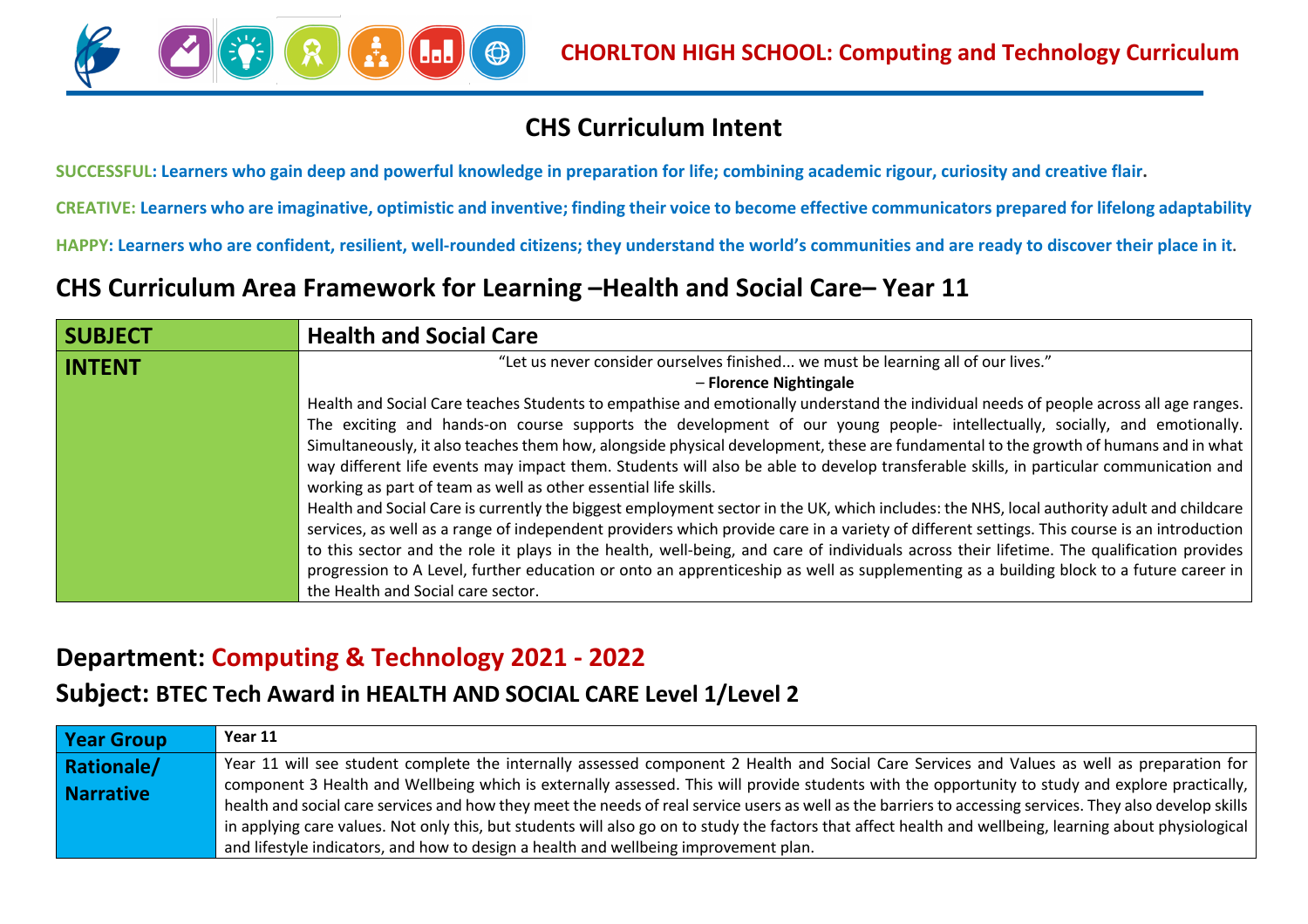

# **CHORLTON HIGH SCHOOL: Computing and Technology Curriculum**

|                  | <b>Autumn 1</b>                                                                                                                                                                                                                                                                                                                                                                                                                                                                                                                                                                                                                                                                                                                                                                                                                                                                                                                                      | <b>Autumn 2</b>                                                                                                                                                                                                                                                                                                                                                                                                                                                                                                                                                                                                                                                                                                                                                                                                                                                                                                                                                                              | <b>Spring 1</b>                                                                                                                                                                                                                                                                                                                                                                                                                                                                                                                                                                                                                                                                                                                                                                                                                                                                                   | <b>Spring 2</b>                                                                                                                                                                                                                                                                                                                                                                                                                                                                                                                                                                                                                                                                                                                                                                                | <b>Summer 1</b>                                                                                                                                                                                                                                                                                                                                                                                                                                                                                                                                                                                                                                                                                                          | <b>Summer 2</b> |
|------------------|------------------------------------------------------------------------------------------------------------------------------------------------------------------------------------------------------------------------------------------------------------------------------------------------------------------------------------------------------------------------------------------------------------------------------------------------------------------------------------------------------------------------------------------------------------------------------------------------------------------------------------------------------------------------------------------------------------------------------------------------------------------------------------------------------------------------------------------------------------------------------------------------------------------------------------------------------|----------------------------------------------------------------------------------------------------------------------------------------------------------------------------------------------------------------------------------------------------------------------------------------------------------------------------------------------------------------------------------------------------------------------------------------------------------------------------------------------------------------------------------------------------------------------------------------------------------------------------------------------------------------------------------------------------------------------------------------------------------------------------------------------------------------------------------------------------------------------------------------------------------------------------------------------------------------------------------------------|---------------------------------------------------------------------------------------------------------------------------------------------------------------------------------------------------------------------------------------------------------------------------------------------------------------------------------------------------------------------------------------------------------------------------------------------------------------------------------------------------------------------------------------------------------------------------------------------------------------------------------------------------------------------------------------------------------------------------------------------------------------------------------------------------------------------------------------------------------------------------------------------------|------------------------------------------------------------------------------------------------------------------------------------------------------------------------------------------------------------------------------------------------------------------------------------------------------------------------------------------------------------------------------------------------------------------------------------------------------------------------------------------------------------------------------------------------------------------------------------------------------------------------------------------------------------------------------------------------------------------------------------------------------------------------------------------------|--------------------------------------------------------------------------------------------------------------------------------------------------------------------------------------------------------------------------------------------------------------------------------------------------------------------------------------------------------------------------------------------------------------------------------------------------------------------------------------------------------------------------------------------------------------------------------------------------------------------------------------------------------------------------------------------------------------------------|-----------------|
| <b>KNOWLEDGE</b> | <b>Component 2: Health and</b><br><b>Social Care Services and</b><br><b>Values</b>                                                                                                                                                                                                                                                                                                                                                                                                                                                                                                                                                                                                                                                                                                                                                                                                                                                                   | <b>Preparing for assessment</b><br><b>Component 3: Health and</b><br><b>Well-being</b>                                                                                                                                                                                                                                                                                                                                                                                                                                                                                                                                                                                                                                                                                                                                                                                                                                                                                                       | Feb 2022- First attempt<br>component 3: Health and<br>Well-being.                                                                                                                                                                                                                                                                                                                                                                                                                                                                                                                                                                                                                                                                                                                                                                                                                                 | <b>Component 2: Health and</b><br><b>Social Care Services and</b><br>Values/feedback                                                                                                                                                                                                                                                                                                                                                                                                                                                                                                                                                                                                                                                                                                           | May/June 2022- Second<br>attempt component 3:<br><b>Health and Well-being.</b>                                                                                                                                                                                                                                                                                                                                                                                                                                                                                                                                                                                                                                           |                 |
|                  | Learners will explore the<br>health and social care<br>services that are available<br>and why individuals may<br>need to use them.<br>Different<br>health<br>care<br>services and how they meet<br>service user needs:<br>• Primary care, e.g. GP's,<br>dental care, optometry,<br>community health care.<br>• Secondary and Tertiary<br>care,<br>e.g.<br>specialist<br>medical care.<br>• Allied<br>health<br>professionals,<br>e.g.<br>physiotherapy,<br>occupational<br>therapy,<br>speech and<br>language<br>therapy, dieticians.<br>Different social<br>care<br>services and how they meet<br>service user needs:<br>• Services for children and<br>young people<br>· Services for adults or<br>children with specific<br>needs.<br>• Services for older adults<br>• The role of informal<br>social care provided by<br>relatives, friends and<br>neighbours<br>Types of barrier and how<br>they can be overcome by<br>the service providers or | Recap: factors that can<br>affect an individual's health<br>and wellbeing positively or<br>negatively. This links to,<br>and extends, knowledge<br>and understanding of life<br>covered<br>events<br>in<br>Component 1 (year 10), but<br>here the focus is on health<br>and wellbeing.<br>• Physical and lifestyle<br>factors<br>· Social, emotional and<br>cultural factors<br>• Economic factors<br>• Environmental factors<br>• The impact of life events<br>relating to relationship<br>changes and changes in<br>life circumstances.<br>Learners will interpret<br>indicators that can be used<br>to measure physiological<br>health, interpreting data<br>using published guidance.<br>Physiological<br>indicators<br>that are used to measure<br>health:<br>(resting<br>• pulse<br>and<br>after<br>recovery<br>rate<br>exercise)<br>• blood pressure<br>• peak flow<br>• body mass index (BMI).<br>• Using published guidance<br>to interpret data relating<br>to these physiological | Learners will explore the<br>features of health and<br>wellbeing<br>improvement<br>plans.<br>Consolidating<br>knowledge<br>and<br>understanding<br>from<br>component 2 Learning Aim<br>A focus on:,<br>• support services<br>• care values in terms of<br>the need for a person-<br>centred approach.<br>• The importance of a<br>person-centred<br>approach.<br>• Information<br>to<br>be<br>included in<br>plan: o<br>recommended actions to<br>improve health and<br>wellbeing<br>• short-term (less than six<br>months) and long-term<br>targets<br>• appropriate sources of<br>support (formal and/or<br>informal)<br>• Obstacles<br>to<br>implementing plans<br>Component 2: Health and<br>Social Care Services and<br><b>Values</b><br>Learners will explore and<br>practise<br>applying<br>the<br>different care values that<br>are key to the delivery of<br>effective health and social | finalisation<br>Learners will explore and<br>practise<br>applying<br>the<br>different care values that<br>are key to the delivery of<br>effective health and social<br>care services.<br>Care values:<br>• effective communication<br>that displays empathy<br>and warmth.<br>• safeguarding and duty of<br>care.<br>• Promoting<br>anti-<br>discriminatory practice.<br>Learners will reflect on own<br>application of care values,<br>including using teacher or<br>service-user feedback.<br>Key aspects of a review:<br>• Identifying<br>own<br>strengths and areas for<br>improvement against the<br>care values.<br>• Receiving feedback from<br>teacher or service user<br>about own performance<br>Responding to feedback<br>and identifying ways to<br>improve<br>own<br>performance. | Topics as highlighted by<br>students covered over<br>course of lessons<br>proceeding examination.<br>The focus will be mainly<br>on preparation for the<br>final externally assessed<br>opportunity.<br>Recap and consolidate:<br>Factors that can affect and<br>individual's health and<br>wellbeing positively and<br>negatively.<br>consolidate<br>Recap and<br>indications that can be used<br>to measure physiological<br>health, interpreting data<br>using published guidance<br>Recap and consolidate<br>interpretation of lifestyle<br>data in relation to links to<br>physical health.<br>Recap and consolidate<br>features of health and<br>wellbeing plans as well as<br>obstacles to implementing<br>plans. |                 |
|                  | users:                                                                                                                                                                                                                                                                                                                                                                                                                                                                                                                                                                                                                                                                                                                                                                                                                                                                                                                                               | indicators.                                                                                                                                                                                                                                                                                                                                                                                                                                                                                                                                                                                                                                                                                                                                                                                                                                                                                                                                                                                  | care services.                                                                                                                                                                                                                                                                                                                                                                                                                                                                                                                                                                                                                                                                                                                                                                                                                                                                                    |                                                                                                                                                                                                                                                                                                                                                                                                                                                                                                                                                                                                                                                                                                                                                                                                |                                                                                                                                                                                                                                                                                                                                                                                                                                                                                                                                                                                                                                                                                                                          |                 |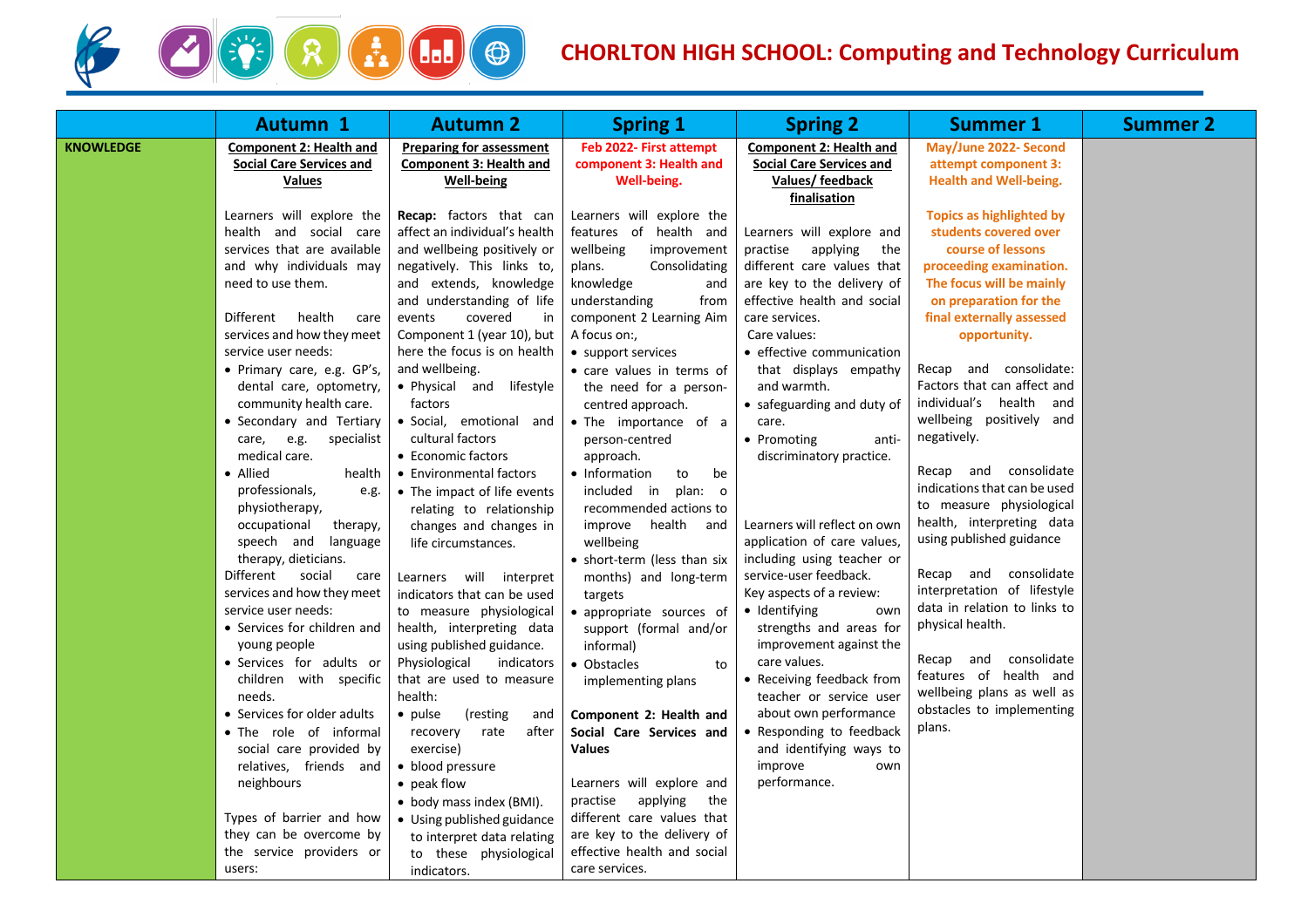

## **CHORLTON HIGH SCHOOL: Computing and Technology Curriculum**

|                    | • Physical barriers<br>• Sensory barriers<br>· Social, cultural<br>and<br>psychological barriers<br>• Language barriers<br>• Geographical barriers<br>• Intellectual barriers<br>• Resource barriers for<br>service provider<br>• Financial barriers                                                                                                                                       | $\bullet$ The<br>potential<br>significance of abnormal<br>readings: risks to physical<br>health.<br>Learners will interpret<br>lifestyle data in relation to<br>risks posed to physical<br>health.<br>Interpretation of lifestyle<br>data, specifically risks to<br>physical health associated<br>with:<br>• smoking<br>• alcohol consumption<br>• inactive lifestyles. | Care values:<br>• empowering<br>and<br>promoting independence<br>• respect for the individual<br>by respecting service<br>users' needs, beliefs and<br>identity.<br>• maintaining<br>confidentiality<br>• preserving the dignity of<br>individuals/                                                                                                                                                                                                                         |                                                                                                                                                                                                                                                                                                                                                                                          |                                                                                                                                                                                                                                                                                                             |  |
|--------------------|--------------------------------------------------------------------------------------------------------------------------------------------------------------------------------------------------------------------------------------------------------------------------------------------------------------------------------------------------------------------------------------------|-------------------------------------------------------------------------------------------------------------------------------------------------------------------------------------------------------------------------------------------------------------------------------------------------------------------------------------------------------------------------|-----------------------------------------------------------------------------------------------------------------------------------------------------------------------------------------------------------------------------------------------------------------------------------------------------------------------------------------------------------------------------------------------------------------------------------------------------------------------------|------------------------------------------------------------------------------------------------------------------------------------------------------------------------------------------------------------------------------------------------------------------------------------------------------------------------------------------------------------------------------------------|-------------------------------------------------------------------------------------------------------------------------------------------------------------------------------------------------------------------------------------------------------------------------------------------------------------|--|
| <b>SKILLS</b>      | Students will be able to:<br>• Identify, select, break<br>down and summarise<br>key information.<br>• Communication<br>skills<br>through contact with<br>care providers.<br>• Analysis of case studies,<br>researching<br>and<br>presenting information<br>about suitable services.<br>• Define<br>terminology<br>linked to health and<br>social care services<br>• Written report skills. | Students will be able to:<br>· Identify, select, break<br>down and summarise<br>key information.<br>• Analyse and Interpret<br>health data<br>• Define<br>terminology<br>linked to health and<br>wellbeing.<br>• Design<br>a<br>person-<br>centered health and<br>wellbeing plan.<br>• Exam response practice                                                           | Students will be able to:<br>· Identify, select, break<br>down and summarise key<br>information.<br>• Analyse and Interpret<br>health data<br>Define<br>terminology<br>$\bullet$<br>linked to health and<br>wellbeing.<br>• Design<br>a<br>person-<br>centered health and<br>wellbeing plan.<br>• Exam response practice<br>• Communication<br>skills<br>through contact with<br>care providers.<br>• Define<br>terminology<br>linked to health and<br>social care services | Students will be able to:<br>· Identify, select, break<br>down and summarise<br>key information.<br>• Communication<br>skills<br>through contact with<br>care providers.<br>• Analysis of case studies,<br>researching<br>and<br>presenting information<br>about suitable services.<br>• Define<br>terminology<br>linked to health and<br>social care services<br>Written report skills. | Students will be able to:<br>· Identify, select, break<br>down and summarise<br>key information.<br>• Analyse and Interpret<br>health data<br>• Define<br>terminology<br>linked to health and<br>wellbeing.<br>• Design<br>a<br>person-<br>centered health and<br>wellbeing plan.<br>Exam response practice |  |
| <b>ASSESSMENTS</b> | <b>Key Assessment Task: Due</b><br>to the nature of the course<br>will<br>coursework<br>be<br>assessed<br>at intervals<br>throughout each term.<br>Assessed<br>class<br>piece:<br>Component 2 Learning aim<br>A first attempt                                                                                                                                                              | Key Assessment Task: Due<br>to the nature of the course<br>will<br>coursework<br>be<br>assessed at intervals<br>throughout each term.<br>Assessed<br>class<br>piece:<br>Practice section A1 of<br>component 3                                                                                                                                                           | Key Assessment Task:<br><b>Students will have the first</b><br>attempt at the externally<br>assessed component 3 in<br>February.<br><b>Externally</b><br>assessed<br>Component 3: Health and<br><b>Wellbeing plan.</b>                                                                                                                                                                                                                                                      | Key Assessment Task: Due<br>to the nature of the course<br>coursework<br>will<br>be<br>assessed at intervals<br>throughout each term.<br>Assessed<br>class<br>piece:<br>component 2 learning Aim<br><b>B</b> final draft                                                                                                                                                                 | Assessment Task:<br>Kev<br><b>Students will have the first</b><br>attempt at the externally<br>assessed component 3 in<br>February.<br>Assessed<br>class<br>piece:<br>Practice paper component                                                                                                              |  |